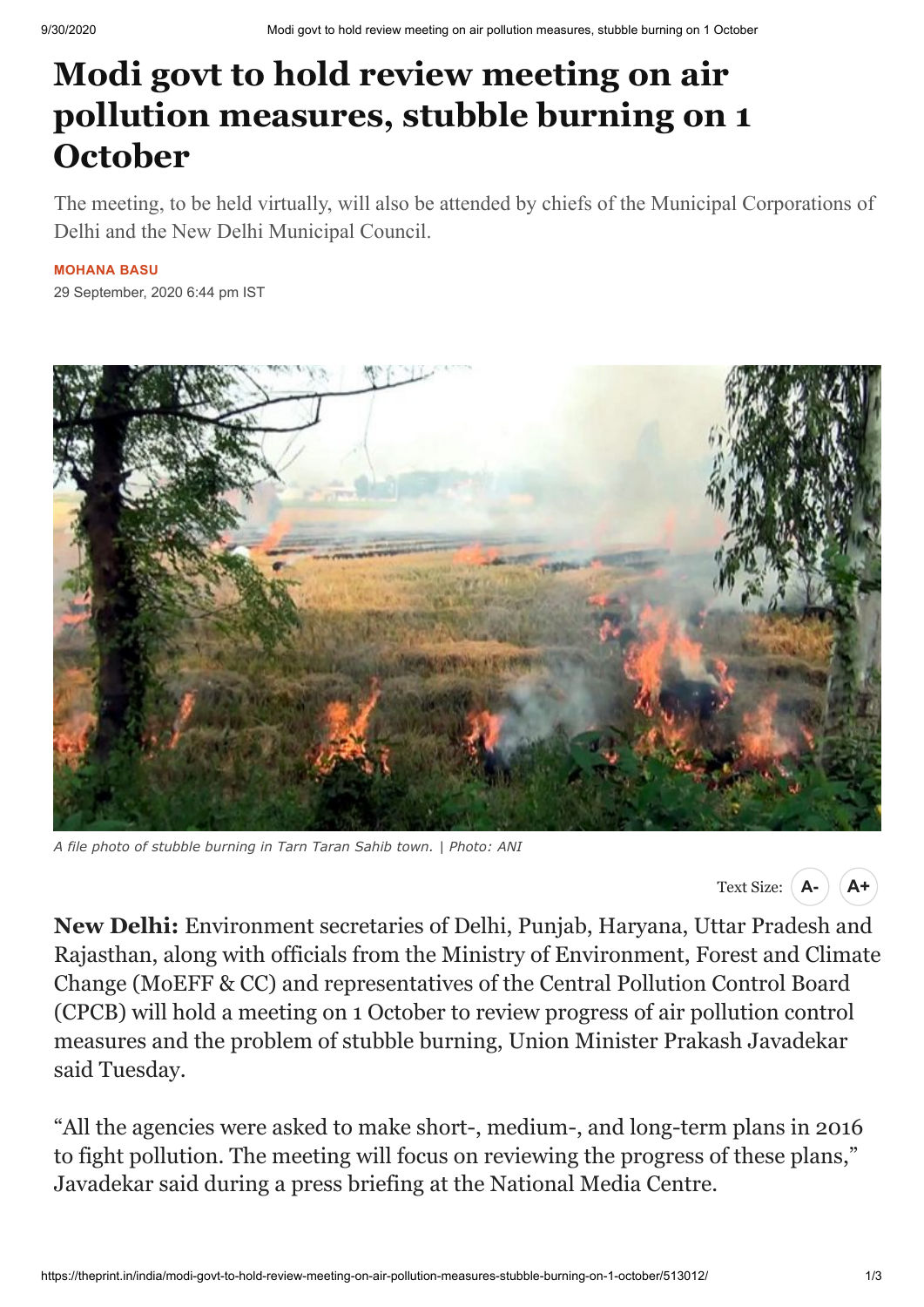Farm fires, which were [spotted](https://theprint.in/environment/delhi-air-pollution-set-to-spike-again-as-stubble-burning-begins-and-economy-reopens/512148/) in Punjab last week, coupled with resumption of economic activities after the Covid-19 lockdown has already led to a deterioration of air quality in Delhi. The capital city's AQI was 177 Tuesday, which falls in the moderate category.

According to the System of Air Quality and Weather Forecasting And Research (SAFAR), which is run by the Indian Institute of Tropical Meteorology, the air quality in Delhi is set to worsen over the next three days.

"The problem of air pollution is not restricted to Delhi and NCR. It is a common problem of all the areas falling under the same airshed, which includes Punjab, Haryana, Uttar Pradesh and Rajasthan," Javadekar said.

The meeting, to be held virtually, will also be attended by chiefs of the Municipal Corporations of Delhi and the New Delhi Municipal Council.

Javadekar also said 50 teams of CPCB officials will be deployed from 15 October to monitor sources of pollution in Delhi, and recommend quick fixes.



*Also read: [Don't give up on recycling plastic. It's going to help manage our trash,](https://theprint.in/opinion/dont-give-up-on-recycling-plastic-its-going-to-help-manage-our-trash-spur-innovation/506446/) spur innovation*

## **'Inculcate eco-friendly habits like cycling'**